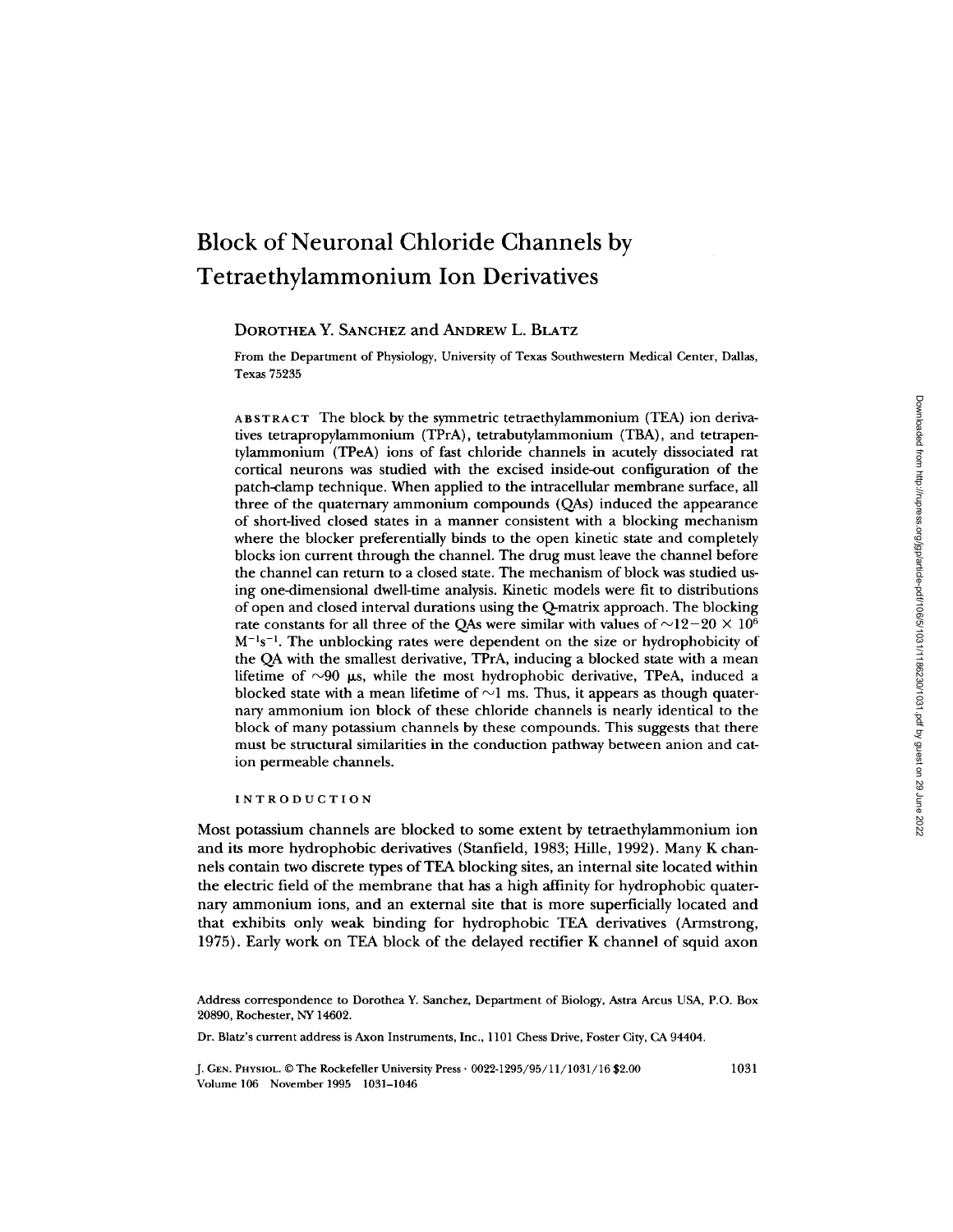led to a model for the structure of these channels that, with small modifications, is still used today to describe almost all ion channel permeation pathways. Most modern studies of K channels using powerful molecular biological approaches continue to use TEA and its derivatives both as assays for specific channel activity, and as probes for the channel's internal structure (for example see MacKinnon and Yellen, 1990; Yellen, Jurman, Abramson, and MacKinnon, 1991; Hartman, Kirsch, Drew, Taglialatela, Joho, and Brown, 1991; Choi, Mossman, Aube, and Yellen, 1993). In more broad applications, TEA and its derivatives are widely used to differentiate processes dependent on K channels from those dependent on other kinds of ion channels.

We have recently reported the TEA, applied either from the extracellular or intracellular membrane surface of excised patches, blocks the neuronal fast C1 channel in a manner that is identical to the block of K channels (Sanchez and Blatz, 1992, 1994). The block appears as a reduction in the single-channel current amplitude.

In the present study, we show that more hydrophobic derivatives of TEA block the fast C1 channel and that individual blocking events are resolvable. Dwell-time histograms were compiled to determine the number of kinetic states for the C1 channel. Block of the channel, if resolvable, would appear as a novel kinetic closed state in the dwell-time distribution. If the open dwell-time distribution is affected, this suggests the compound binds the open state of the C1 channel. Reaction scheme simulations were performed to determine the most likely kinetic scheme and the rate constants between states.

#### METHODS

The experimental methods for recording currents from single fast CI channels have been described elsewhere in detail (Blatz and Magleby, 1986a,b; Blatz, 1991; Sanchez and Blatz, 1992, 1994), and will only briefly be described here.

#### *Rat Cortical Neuron Isolation*

Rat cortical neurons were isolated from slices of young (4-15-d-old) rat brains using the method of Kay and Wong (1986). Plugs of frontal and parietal cortical tissue  $\sim$ 500  $\mu$ m thick and 1 mm in diameter were incubated in Pipes saline (solution compositions below) containing trypsin (0.65 mg/ml, Sigma Type III; Sigma Chemical Company, St. Louis, MO) for  $0.5-1.0$  h at  $37^{\circ}$ C). After trypsin digestion, the cortical plugs were washed four times at room temperature with Pipes saline. When needed, 1-3 plugs were dissociated into single cell suspensions by trituration through a firepolished Pasteur pipette. Neurons were identified by their characteristic morphologies and were used within 1 h of dissociation.

### *Single-Channel Recording*

Currents through single fast C1 channels were recorded from excised, inside-out membrane patches using the patch-clamp technique (Hamill, Marty, Neher, Sakman, and Sigworth, 1981). Data was collected from patches with only one active channel, i.e., patches lacking a second conductance level in their amplitude histogram. Single-channel currents were recorded with Axopatch 1B and 200A amplifiers and stored on FM tape (30 ips, Racal Store 4DS) (Axon Instruments, Inc., Foster City, CA). The current record was played, at reduced tape speed, into a micro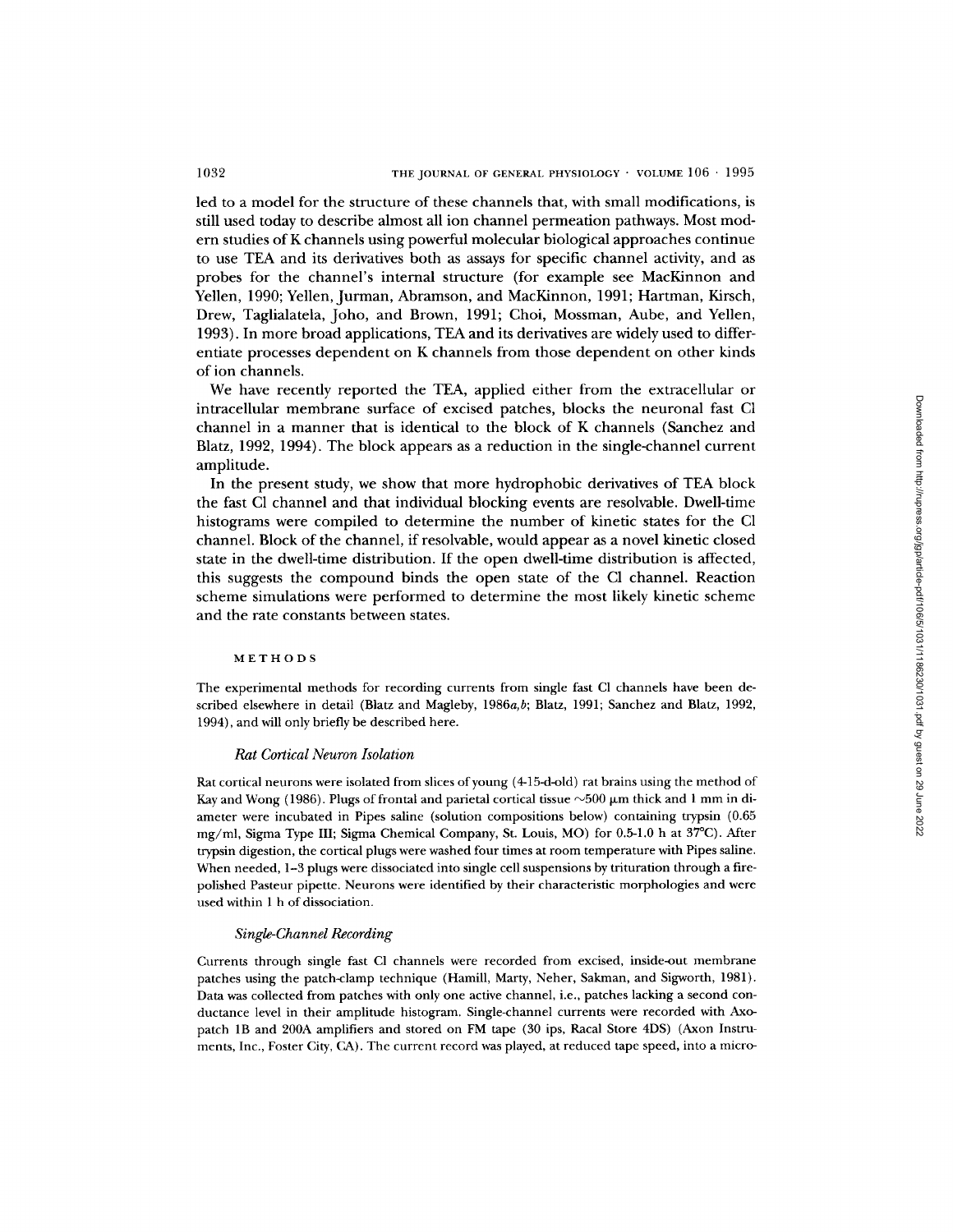computer with a 14-bit analogue-to-digital converter (Instrutech model VR10A) for off-line analysis. Except where noted, all currents were digitized at an effective sampling interval of 2.865  $\mu$ s (actual sampling frequency of  $\sim$ 95 kHz and tape slowed by a factor of four). The effective filtering frequency was 15 kHz. All experiments were carried out at room temperature  $(20-23^{\circ}C)$ .

#### *Solutions*

The composition (in millimolar) of the solutions used in these experiments were: Pipes saline: 120 NaCI, 5 KC1, 1 CaC12, 1 MgClz, 25 glucose, 20 Pipes (piperazine-N-N-bis-(2-ethanesulfonic acid), pH 7.0.

Tetrapropylammonium (TPrA), tetrabutylammonium (TBA), tetrapentylammonium (TPeA), and tetrahexylammonium (THA) compounds were obtained from Sigma Chemical Co. (C1 salts) and Fluka Chemical Corp. (Br salts; Ronkonkoma, NY). Solutions bathing the formerly intracellular surface of the membrane patch were conveniently switched by placing the tip of the electrode containing the patch into a microchamber (Barrett, Magleby, and Pallotta, 1982) connected to an eight-way valve and eight solution reservoirs.

#### *Measurements of Single-Channel Amplitudes and Amplitude Distributions*

For amplitude measurements the filtered, digitized raw current record was displayed on a video monitor and horizontal cursors were adjusted by eye to the fully closed and open channel current levels. Additionally, amplitude distributions were collected and the closed and open current amplitudes were determined from these. Amplitude distributions were collected from the filtered, digitized current record by binning individual points according to their amplitudes. Usually only those sweeps of 640 points that contained at least one open event were used to construct amplitude distributions. Approximately 1 min of data was included in each amplitude histogram. Usually every eighth sampled point was used for amplitude distributions that would be equivalent to an effective sampling interval of  $21.18 \mu s$ .

### *Measurement of Durations of Open and Closed Intervals*

A 50% threshold method was used to determine the durations of open and closed intervals from the digitized current data. The current records were monitored visually during playback into the computer to prevent the inclusion of noise spikes and patch breakup events. Once digitized, the data were again examined, both visually, and using stability plots (see below), to insure that baseline shifts, noise artifacts, and shifts in gating kinetics (moding) were not present in the portions of the experimental record used for analysis. At the 378-kHz sampling rate (1 point/2.648  $\mu s$ ) used in these experiments the sampling errors described by McManus, Blatz, and Magleby (1987) were negligible.

Stability plots (Blatz and Magleby, 1986b; Weiss and Magleby, 1990; Blatz, 1991) were constructed and examined for all interval duration data sets by calculating the mean open duration over subsets (usually containing 50-200 events) of the data record and plotting this as the running mean open or closed interval duration vs interval number. Periods of nonnormal kinetic activity such as the buzz mode or the subconductance mode (Blatz and Magleby, 1986b; Blatz, 1991) were excluded from subsequent analysis.

The number of exponential components required to fit the distributions of open and closed dwell-times was determined using the likelihood ratio test (Rao, 1973; Horn and Lange, 1983). Starting with one exponential component, the number of components fitted to the data was increased, one at a time, until the improvement of fit was no longer significant  $(P < 0.05)$ . The most likely number of exponential components was the highest number that gave a statistically significant improvement of the fit.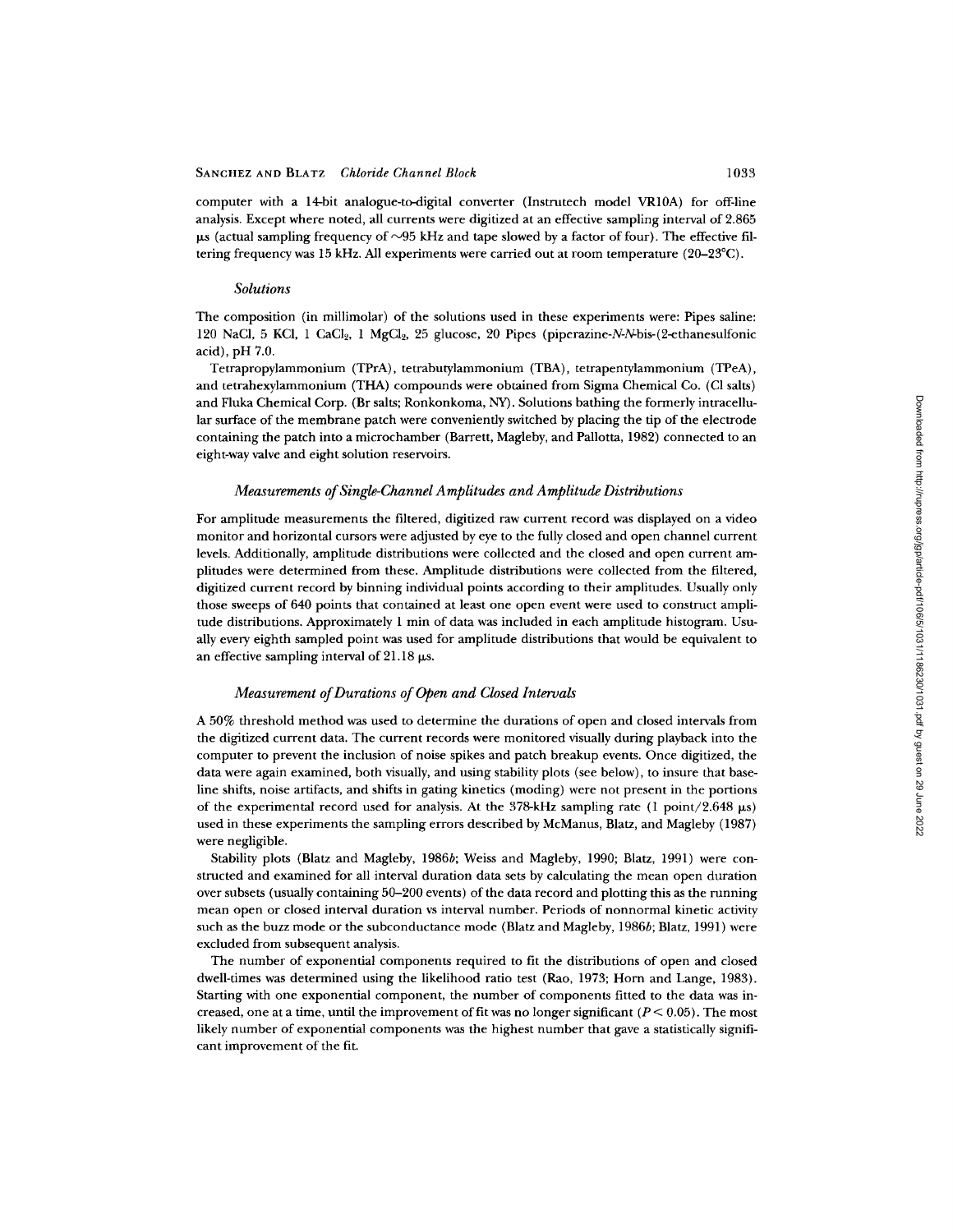## *Fitting Kinetic Models to Single-Channel Data in the Presence of Blockers*

Methods described by Colquhoun and Sigworth (1983), Blatz and Magleby (1986a,b), McManus and Magleby (1991), and Weiss and Magleby (1990) were used to fit kinetic reaction schemes to the distributions of open, closed, and blocked single-channel interval durations in the absence and presence of QAs. The Q-matrix approach of Colquhoun and Hawkes (1983), with the appropriate correction for missed events (Blatz and Magleby, 1986a), was used in an iterative fashion to determine the most likely parameter values.

RESULTS

# *Neuronal Fast C1 Channel Currents in the Presence of QAs*

Representative single-channel currents recorded from the same neuronal fast C1 channel under control conditions and in the presence of 500  $\mu$ M TPrA, TBA, or TPeA are shown in Fig. 1. In the absence of drug, fast C1 channels exhibited characteristic bursts of short-duration open and closed events separated by closed events of longer durations. In this particular experiment, the mean open duration was 0.42 ms in the absence of QAs. In the presence of any of the three tested QAs the bursts were characterized by a drastic increase in the number of short ( $\sim 0-300$ )  $\mu$ s), but apparently complete, closed events resulting in a much noisier appearance. The duration of the bursts also appeared to increase in the presence of QAs. The simplest interpretation of these observations is that the larger QAs bind to the open channel and completely block all current flowing through neuronal fast C1 channels with a mean blocked lifetime on the order of 100's of microseconds. Burst duration is increased because the QA must unbind for the channel to proceed to a normal closed state. The measured mean open durations in the presence of TPrA, TBA, and TPeA were (in milliseconds): 0.24, 0.21, 0.20, respectively, in this experiment. These observations are different from the effects of block by the smaller QA, TEA, which appeared as a reduction in single-channel current amplitude with little change in single-channel kinetic activity.



FIGURE 1. Selected single-channels currents from neuronal fast CI channels under control conditions and in the presence of 1 mM of TPrA, TBA, and TPeA. Currents were recorded onto FM tape with no additional filtering (measuring bandwidth of 15 kHz). Currents were digitized at  $2.486 \mu s$ /point, converted to ASCII text files and displayed using SigmaPlot for Windows (Jandel Scientific, Corte Madora, CA). Holding membrane voltage of  $-47$  mV,  $[KCl]_i: 1 M$ ,  $[KCl]_i: 140$  mM.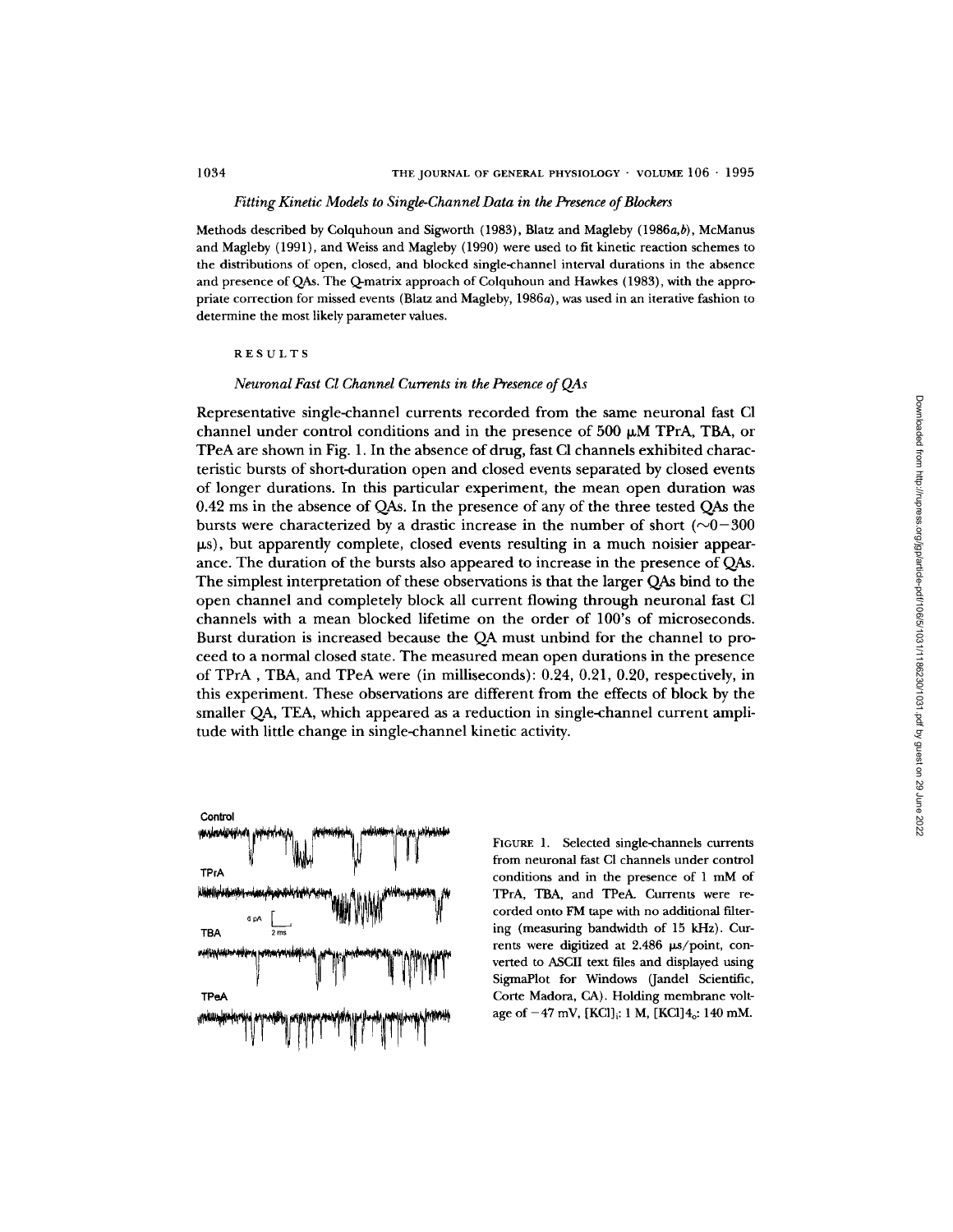# *QAs Decrease Mean Open Lifetimes*

The histogram in Fig. 2 presents the effects on mean open duration of the three different QAs for three different experiments. Although the histogram in Fig. 2 gives the impression of a correlation between QA size and a reduction in the mean open duration, there were no significant differences among the mean open durations obtained in the presence of any of the QAs. The control value was significandy larger than the values obtained in the presence of the QAs considered separately or combined.



FIGURE 2. Dependence of mean open duration on presence of three QAs. Mean values and standard errors calculated from three different membrane patches. All three QA conditions were significantly different from control (Student's  $t$  test), but QAs were not significandy different from one another. Conditions as in Fig. 1.

## *The QA-Blocked State Is Completely Closed*

All-points amplitude distributions were obtained from one minute of activity from the channel in Fig. 1 and are presented in Fig. 3. The distributions were aligned such that the peaks representing the current amplitude of the closed channel current were superimposed at 0 pA. The amplitudes of the peaks representing the open channel current were all about equal (13.0, 12.8, 13.0, and 12.4 pA for control, TPrA, TBA, and TPeA, respectively, in this experiment) confirming that in the presence of larger QAs the channel current fluctuated between a fully open and a fully closed (or blocked) conductance state. No evidence of partially blocked currents was apparent from the raw current records or from any of the amplitude distributions.

# *QAs Preferentially Block Open States*

The decreased mean open dwell time observed in the presence of QAs suggested that these compounds preferentially block the open kinetic state or states. A more detailed analysis is presented below where the open and closed dwell-time distributions from one patch in the presence of 100, 500, and 1,000 TPrA are examined.

Single neuronal fast C1 channel currents in the presence of increasing concentrations of internal TPrA are shown in Fig. 4. These selected current traces, recorded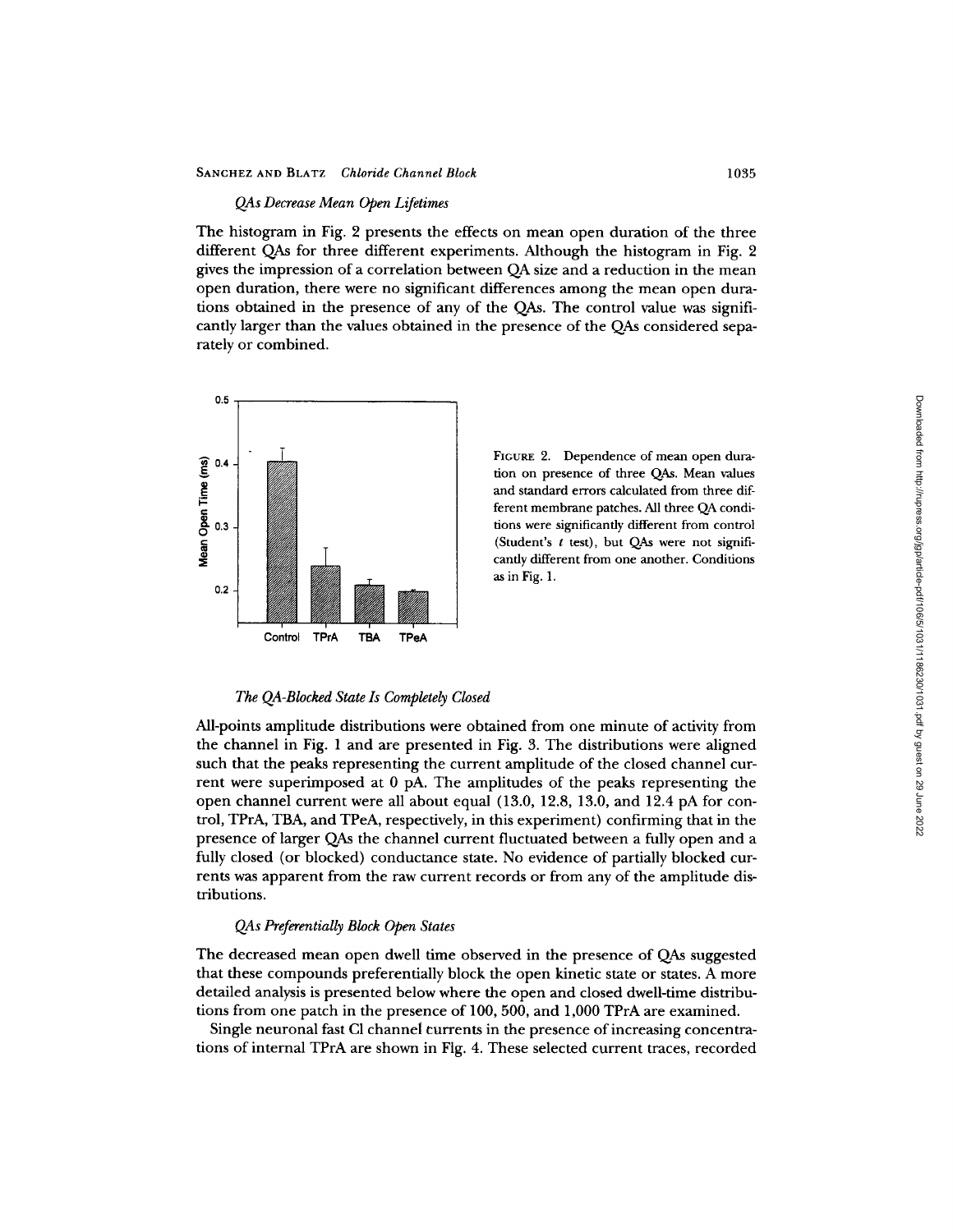

FIGURE 3. All-points amplitude distributions calculated from 1 min of single-channel activity from the patch shown in Fig. 1. The peaks closest to zero current were aligned at 0 pA and the Y-axis was scaled individually such that the peaks representing the open channel current level were approximately the same height. Conditions as in Fig. 1.

at 15 kHz, demonstrate that the major effect of TPrA block (at concentrations from 100 to 1,000  $\mu$ M) was an increase in the frequency of short closed events and a decrease in the mean open duration. The longer closed intervals seemed to be relatively unaffected by up to 5 mM TPrA. However, at 5 mM TPrA there was an apparent reduction of the magnitude of the open channel current, presumably due to filtering of very brief open events. Because of this, only data collected at concentrations of 1 mM or less were used for subsequent analysis.

# *Dzoell-Time Distributions Indicate a New Closed State and a Shorter Mean Open Time with TPrA*

Distributions of open and closed interval durations recorded from the same channel as in Fig. 4 in the presence of increasing concentrations of TPrA are presented in Figs. 5 and 6. The number of exponential components required to fit these distributions was determined using the likelihood ratio test (Rao, 1973; Horn and



FIGURE 4. Selected single-channel currents from a membrane patch containing one fast C1 channel under control conditions and in the presence of 100, 500, 1,000, and  $5,000 \mu M$  TPrA. Data recording and filtering conditions same as in Fig. 1.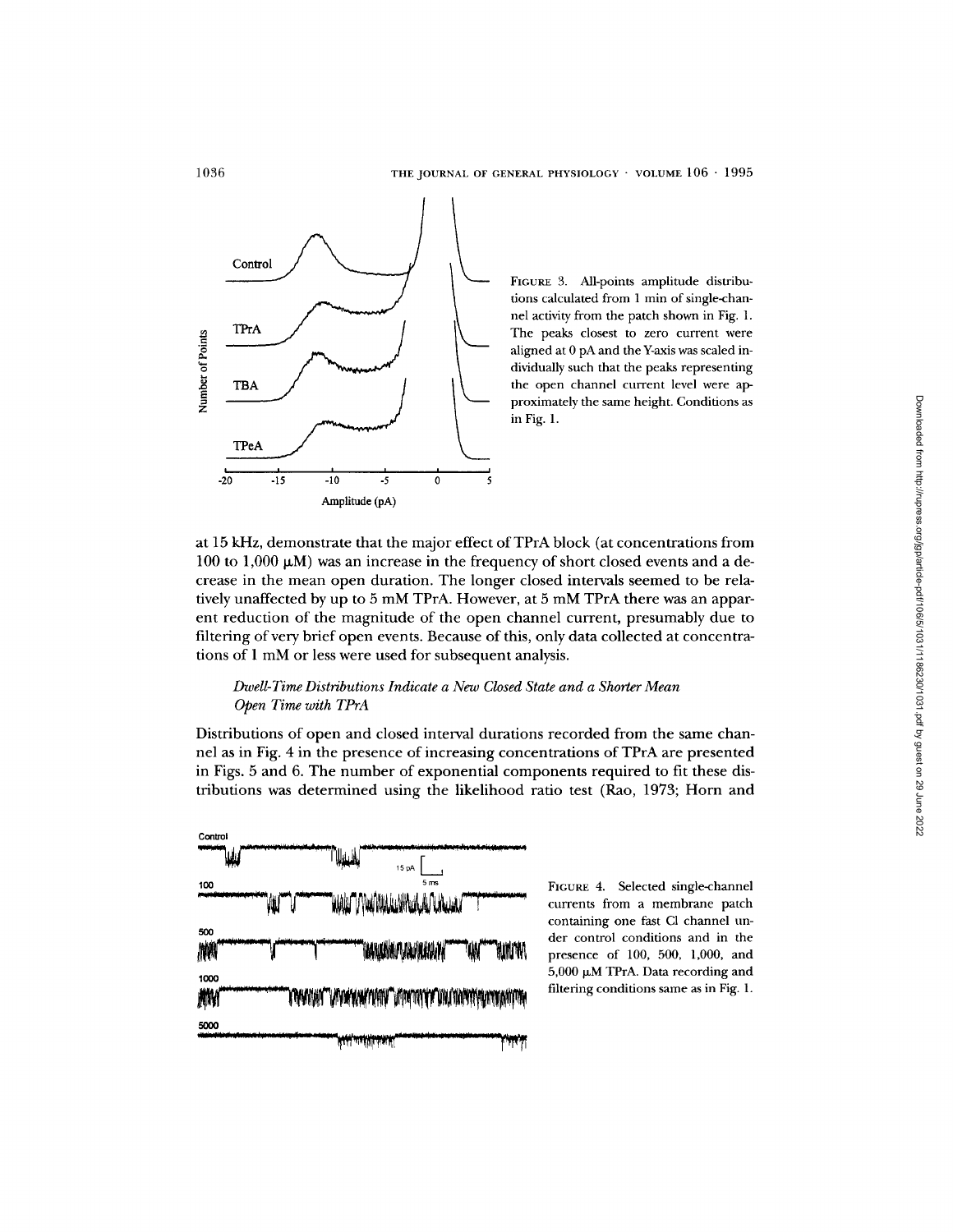

FIGURE 5. Open dwell-time distributions under control conditions *(filled circles),* and in the presence of TPrA (in micromolar): 100, open *squares;* 500, *filled triangles;* 1000, open *triangles* from channel whose currents were shown in Fig. 4. Thinner solid lines represent the most likely exponential time constants and areas as shown in Table I. Thicker solid lines represent the most likely set of rate constants for Scheme I with all rate constants freely variable.

Lange, 1983). Tables I and II present the time constants and areas from the exponential equations that best fit these open and closed interval dwell-time distributions. TPrA decreased the mean open time  $(7)$  of the channel in a concentration dependent fashion (Fig. 5 and Table I). In addition, TPrA added a new component  $(\sim 0.09 \text{ ms})$  to the distribution of closed dwell times. The area of this new component increased with increasing blocker concentration. Concomitant with this increase in area there is a decrease in the areas of all other closed kinetic states, except the first. The first state appears to increase in area, slightly. This is likely an artifact of filtering. This shifting of area to the blocked kinetic state with proportional decreases in the other closed states, together with the decrease in the time constant for the open state, indicates that the blocker binds the open state and does not affect any of the transitions between the other states.

The solid lines in Figs. 5 and 6 were calculated from the time constants and areas of Tables I and II. As expected by visual inspection of the raw current traces, the open time constant decreased with increasing TPrA concentration. The effect of internal TPrA on the closed interval durations was more complex. TPrA increased the number of exponential components required to adequately fit the closed distribution. The number of components was six in the control recording and increased



FIGURE 6. Closed dwell-time distributions under control (open *circles* in all three plots) and in the presence of TPrA (in micromolar): (A) 100, *squares; (B)* 500, *triangles;*  (C) 1,000, *diamonds.* Thick and thin lines are as in Fig. 5.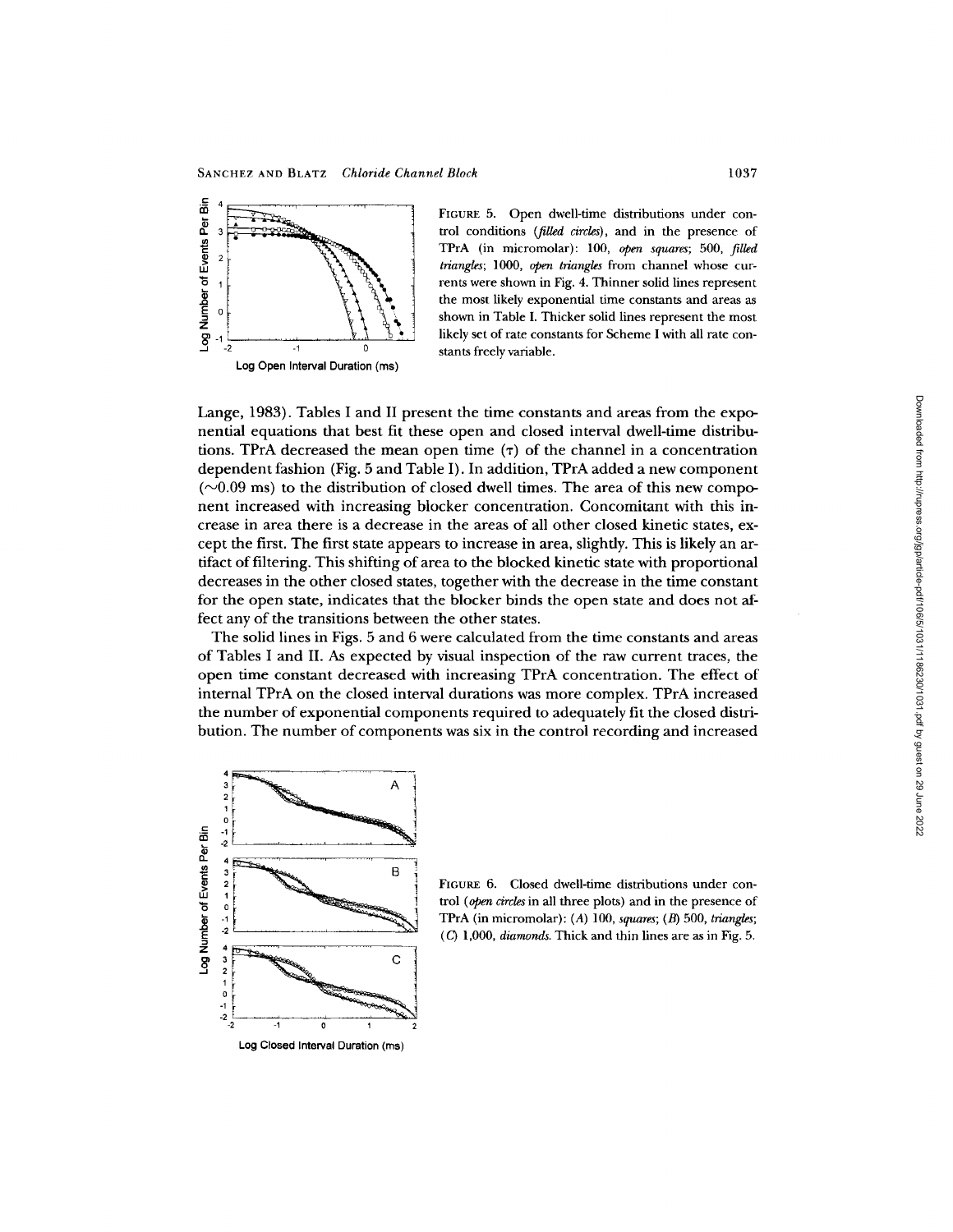|                                                   |      |     |      | TABLE I            |      |     |      |     |
|---------------------------------------------------|------|-----|------|--------------------|------|-----|------|-----|
| Effects of TPrA on Distribution of Open Intervals |      |     |      |                    |      |     |      |     |
|                                                   |      |     |      | $[TPrA]$ ; $\mu M$ |      |     |      |     |
| 100<br>500<br>1000<br>0                           |      |     |      |                    |      |     |      |     |
| $\boldsymbol{n}$                                  | т    | А   | Τ    | А                  | т    | А   | т    | А   |
|                                                   | 0.38 | 1.0 | 0.23 | 1.0                | 0.10 | 1.0 | 0.06 | 1.0 |

Time constants  $(τ)$  in ms and fractional areas  $(A)$  represent the most likely parameters for the sums of exponential components that describe the distributions of all open interval durations in the presence of the indicated concentrations of intracellular TPrA. Bandwidth of 15 kHz. Membrane potential of  $-47$  mV.

to seven in the presence of 100, 500, and 1,000  $\mu$ M TPrA. Examination of the fitted values for the time constants and areas for the distribution of closed durations in Table II suggests that the exponential component with a time constant of 0.08 ms (100  $\mu$ M TPrA) represents the blocked channel state. This is so because this component is the only one in which the relative area increases by an amount that would be required to account for the decrease observed in the mean open lifetime.

### *Blocking and Unblocking Rate Constants for TPrA*

From the time constants in Tables I and II one can determine blocking and unblocking rate constants for TPrA. The time constant or mean lifetime of any one state equals the reciprocal of the sum of the rate constants leaving that state. Thus, the blocking rate constants at 100, 500, and 1,000  $\mu$ M TPrA can be calculated to be 1.72, 7.37, and 14.0  $\text{ms}^{-1}$ , respectively (Fig. 7) and the blocking reaction proceeds with first order kinetics. The first order rate constant for block is  $\sim$ 13.6  $\times$  10<sup>6</sup> M<sup>-1</sup> s<sup>-1</sup>. The unblocking rate constant is not significantly affected by blocker concentration (the % change is small relative to the change from control) and can be calculated

| I A B L E - I I                                      |       |        |        |       |        |       |       |       |  |
|------------------------------------------------------|-------|--------|--------|-------|--------|-------|-------|-------|--|
| Effects of TPrA on Distributions of Closed Intervals |       |        |        |       |        |       |       |       |  |
| [TPrA], $\mu$ M                                      |       |        |        |       |        |       |       |       |  |
| $\bf{0}$<br>100<br>500<br>1000                       |       |        |        |       |        |       |       |       |  |
| $\boldsymbol{n}$                                     | T     | A      | $\tau$ | А     | $\tau$ | A     | T     | A     |  |
| ı                                                    | 0.02  | 0.88   | 0.03   | 0.55  | 0.03   | 0.14  | 0.06  | 0.056 |  |
| $\boldsymbol{2}$                                     | 0.23  | 0.03   | 0.080  | 0.35  | 0.090  | 0.808 | 0.111 | 0.909 |  |
| 3                                                    | 1.38  | 0.03   | 0.46   | 0.021 | 0.301  | 0.019 | 0.380 | 0.016 |  |
| $\overline{4}$                                       | 9.62  | 0.02   | 1.79   | 0.024 | 1.44   | 0.017 | 1.64  | 0.007 |  |
| 5                                                    | 21.20 | 0.04   | 13.27  | 0.032 | 11.74  | 0.011 | 13.31 | 0.006 |  |
| 6                                                    | 94.78 | 0.0008 | 24.25  | 0.016 | 23.45  | 0.009 | 28.08 | 0.005 |  |

TABLE II

Time constants  $(7)$  in ms and fractional areas  $(A)$  represent the most likely parameters for the sums of exponential components that describe the distributions of all closed interval durations in the presence of the indicated concentrations of intracellular TPrA. The ordering of components in this table is simply from shortest time constant to longest time constant, regardless of the number of components.

 $7 \quad - \quad - \quad 202.6 \quad 0.0001 \quad 140.6 \quad 0.002 \quad 241.1 \quad 0.00005$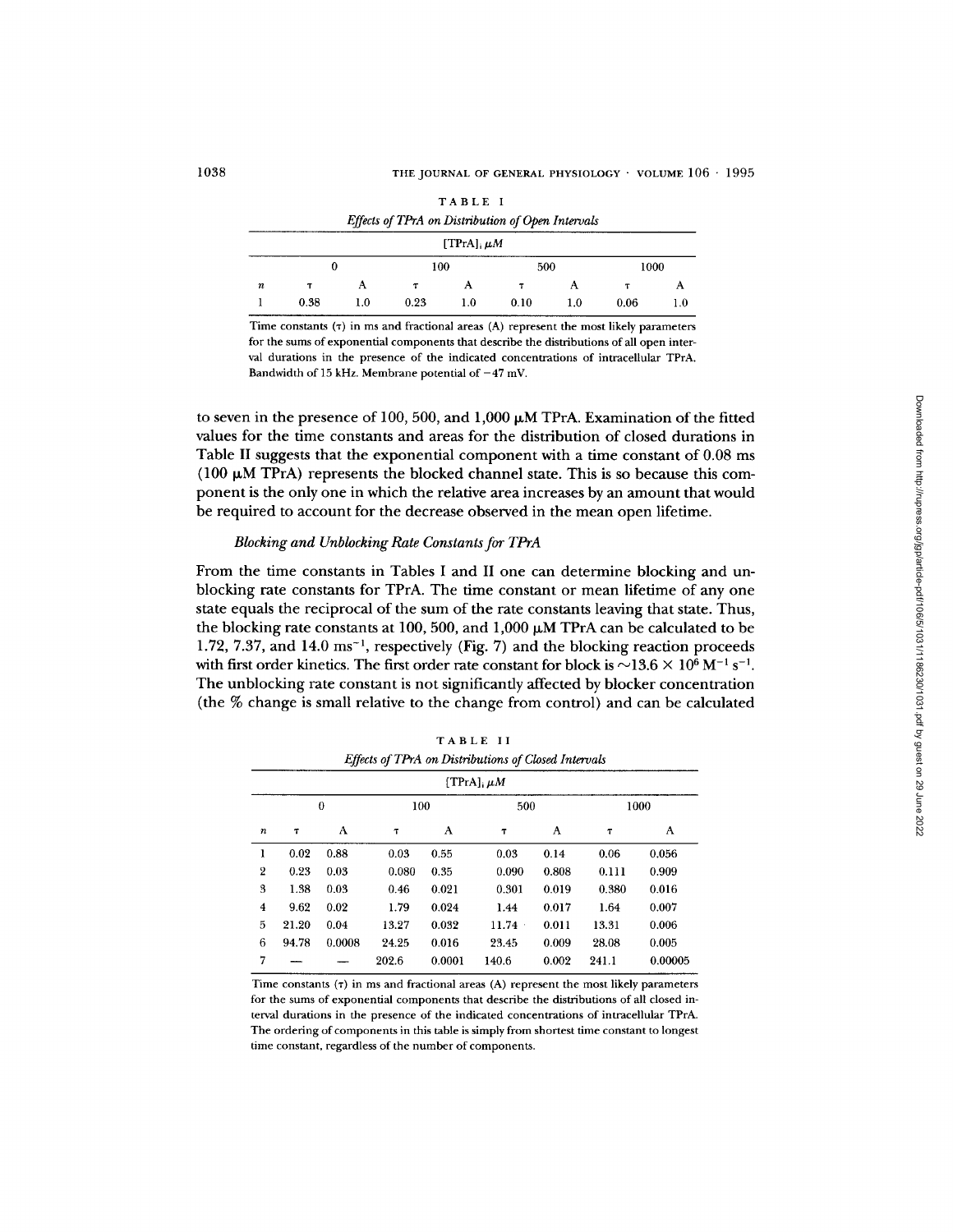SANCHEZ AND BLATZ *Chloride Channel Block* 1039



FIGURE 7. Rates for open to blocked transition at 100, 500, and  $1,000 \mu M$  TPrA. Linear fit indicates first order kinetics. Slope of the line indicates blocking rate constant  $(13.6 \times 10^6 \text{ s}^{-1} \text{ M}^{-1}).$ 

to be  $\sim$ 11 ms<sup>-1</sup>. All of the longer chain symmetric QAs appeared to block neuronal CI channels in the same manner. We did not attempt to collect data for kinetic analysis for THA because of the uncertainty of its concentration due to its low solubility in aqueous solutions, although the effects of THA were qualitatively the same as those for the more soluble compounds. The results above were obtained from experiments with TPrA. Results for TBA were similar.

# *Q-Matrix Fitting to Obtain Rate Constants for TPrA Kinetic Scheme*

Although determining the single correct kinetic model for the block of neuronal C1 channels by QAs is beyond the scope of this study, some sort of kinetic framework is required. To this end we have used maximum likelihood fitting techniques with the Q-matrix approach to determine most likely rate constants for simple kinetic reaction schemes. The distributions of closed interval durations of neuronal fast CI channels exhibit at least five or six exponential components during normal activity, and therefore, a complete kinetic model for this channel must contain five or six closed kinetic states. The results of adjacent state analysis (McManus, Blatz, and Magleby, 1986; Blatz and Magleby, 1989) strongly argue for the presence of two open states for the fast chloride channel. In this study, the two open states were not resolvable due to filtering. However, the existence of rapidly interconverting open states would not complicate the interpretation of the relatively slow kinetics of QA block. Thus, as a framework for understanding the mechanism for TPrA block, the following Scheme was fit to the distribution of open and closed interval durations under control conditions and in the presence of 100, 500, and 1,000  $\mu$ M TPrA:

$$
C_8 \Leftrightarrow C_7 \Leftrightarrow C_6 \Leftrightarrow C_5 \Leftrightarrow C_4 \Leftrightarrow C_3 \Leftrightarrow O_1 \Leftrightarrow B_2
$$

Scheme I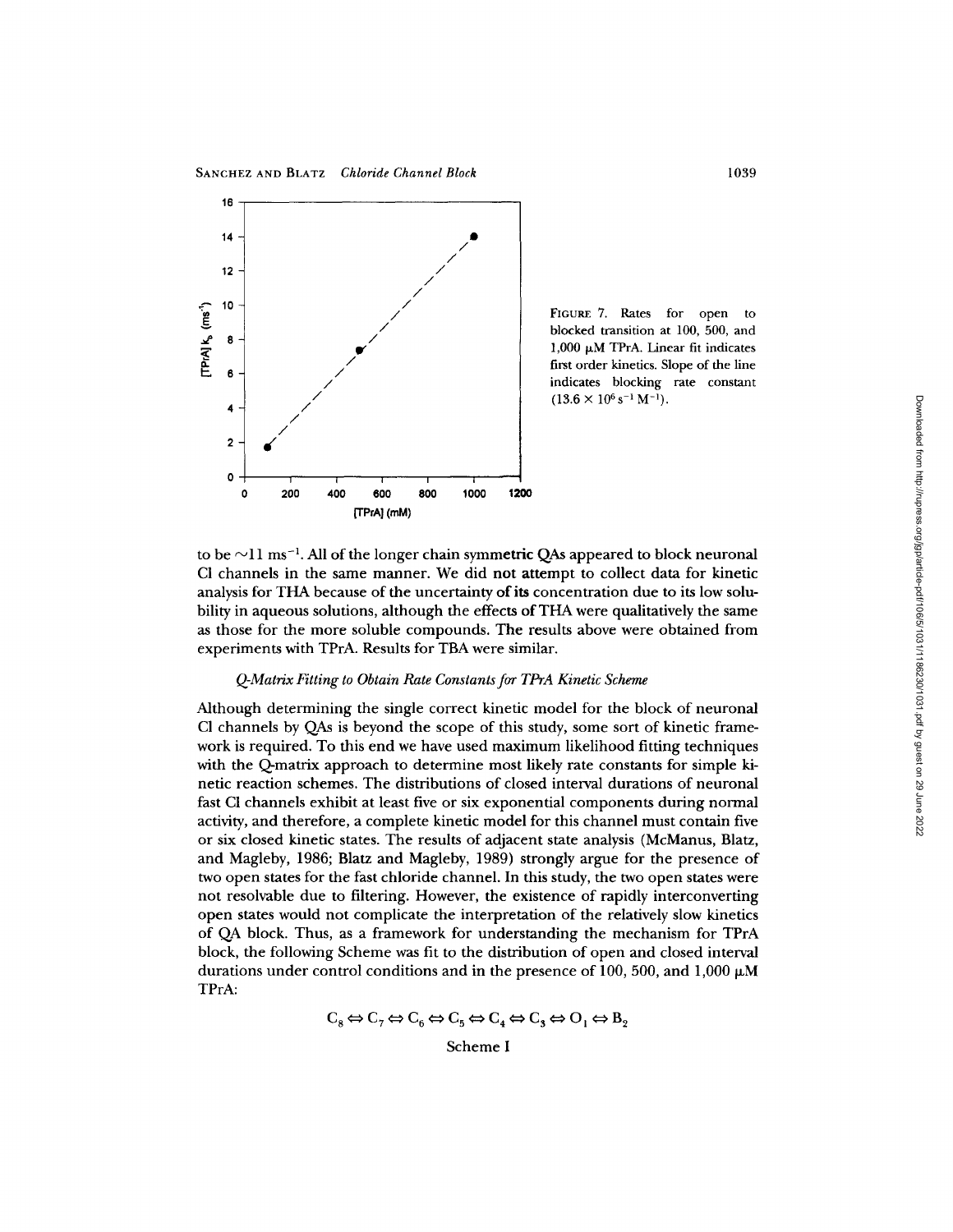| Most Likely Fit of Scheme II to Four TPrA Concentrations |       |                  |       |  |  |  |
|----------------------------------------------------------|-------|------------------|-------|--|--|--|
| Rate<br>constant                                         | Value | Rate<br>constant | Value |  |  |  |
| $k_{12}$                                                 | 16.4  | $k_{54}$         | 2610  |  |  |  |
| $k_{13}$                                                 | 4105  | $k_{56}$         | 579.6 |  |  |  |
| $k_{21}$                                                 | 10762 | $k_{65}$         | 199.2 |  |  |  |
| $k_{31}$                                                 | 36977 | $k_{67}$         | 43.04 |  |  |  |
| $k_{34}$                                                 | 4913  | $k_{76}$         | 117.7 |  |  |  |
| $k_{43}$                                                 | 2126  | $k_{78}$         | 1.864 |  |  |  |
| $k_{45}$                                                 | 8701  | $k_{87}$         | 9.123 |  |  |  |

TABLE III

Units of the rate constants are s<sup>-1</sup> except for k<sub>12</sub> which is  $\times$  10<sup>6</sup> M<sup>-1</sup> s<sup>-1</sup>. The values of the four TPrA concentrations are 0, 100, 500, 1,000  $\mu$ M.

where the open, closed, and blocked kinetic states are represented by  $O$ ,  $C$ , and  $B$ , respectively. The rate constant from any state  $C_i$  to state  $C_i$  may be represented as  $k_{ij}$ (refer to Table III). Scheme I was fit to control and three TPrA concentrations simultaneously (McManus and Magleby, 1991) and the most likely rate constants are shown in Table III. In this kinetic model, only the rate constant  $k_{12}$  was affected by blocker concentration. All other rate constants were independent of TPrA concentration. Thus, the blocker binds only to the open kinetic state and the channel cannot close with the blocker still bound. Alternative mechanisms were explored, such as adding blocking transitions to one or more closed states, but none of these mechanisms were more likely than the simple exclusive open state model. The rate constants generated by fitting this kinetic scheme to the data (Table III) are consistent with those calculated from Tables I and II, above.

# *QA Size Affects Unblocking Rate*

All three of the QAs produced qualitatively similar effects on the open and closed interval distributions as did TPrA. The distributions of open and closed interval durations for one patch under control conditions and in the presence of TPrA (250  $\mu$ M), TBA (500  $\mu$ M), and TPeA (500  $\mu$ M) are presented in Fig. 8. The time constants and relative areas for maximum likelihood fits of sums of exponentials to this data are shown in Tables IV and V. The time constants of the open states were decreased from 0.67 ms to  $\sim 0.1-0.2$  ms by the blockers. Only a single open kinetic state could be distinguished under control conditions and in the presence of all of the blockers except for TPeA at the recording bandwidth of 6.2 kHz, while two open states were barely significant in the presence of TPeA. Both of the open components in the presence of TPeA exhibit nearly the same time constant and for the following analysis we have lumped them together ( $\tau = 0.12$  ms).

In the four experiments that could be analyzed in detail, the value of the open time constant usually decreased in the order: control, TPrA, TBA, and TPeA, although there was no significant difference between the reduction in open state time constants. The major effect of these QAs on the closed interval distribution was to add a closed interval component whose time constant increased as a func-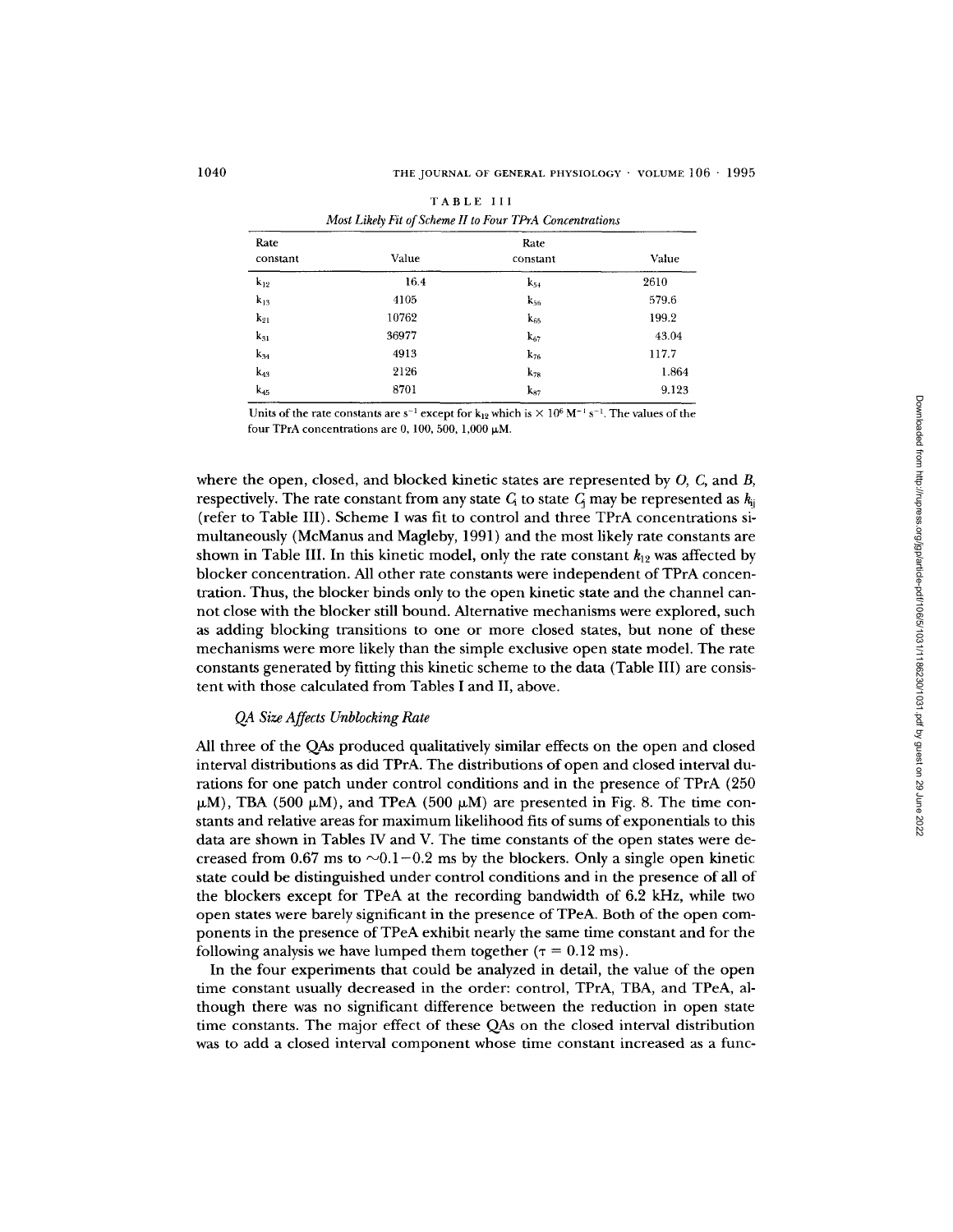

FIGURE 8. Open and closed dwell-time distributions from a single membrane patch containing one fast Cl channel under control conditions (open circles), and in the presence of 250  $\mu$ M TPrA (A and D); 500  $\mu$ M TBA (B and E); and 500  $\mu$ M TPeA (C and F). For illustrative purposes only every fourth data point was plotted. Distributions were normalized such that they all represent the same number of events as under control conditions (open, 909,000; closed, 9,760). Solid lines represent the most likely set of exponential time constants and relative areas and the dotted lines (which superimpose on the solid lines except for longer times in  $C$  for TPeA, and for shorter times in  $D-F$ ) represent the most likely set of rate constants for Scheme II, all of which were constrained to control values except for the unblocking  $(k_{21})$  rate constant that was freely variable. Another set of solid lines, which represent the most likely rate constants of the unconstrained Scheme II (values for blocking and unblocking rates in Table VI), is present that exactly superimpose over the exponential fits.

tion of the size and hydrophobicity of the QA. This phenomenon is apparent in the closed interval distributions of Fig. 8 as a hump in the distributions that occurs at longer durations as the QA size is increased.

With no QA present, 97% of the intervals originate from the most brief closed exponential component with a time constant of  $\sim$ 25  $\mu$ s. The remainder of the intervals originated from exponential components of longer duration with time constants of from 0.2-2.5 ms (for this analysis only those closed interval durations between 0.1 and 10 ms were used), each giving rise to  $\leq$ 1% of these longer closed intervals. In the presence of 500  $\mu$ M TPrA, the relative contribution of the briefest exponential component was reduced to 27% and a new component with a time constant of  $\sim$ 90  $\mu$ s appeared that comprised 73% of the intervals. This 90- $\mu$ s closed interval component gave rise to the broad hump apparent in the closed interval distribution in the presence of TPrA. Likewise, in the presence of the longer chain QAs TBA and TPeA, the closed interval distributions were dominated by an exponential component not present in the control distributions. For TBA this component had a time constant of  $\sim 0.45$  ms and gave rise to 29% of the intervals, while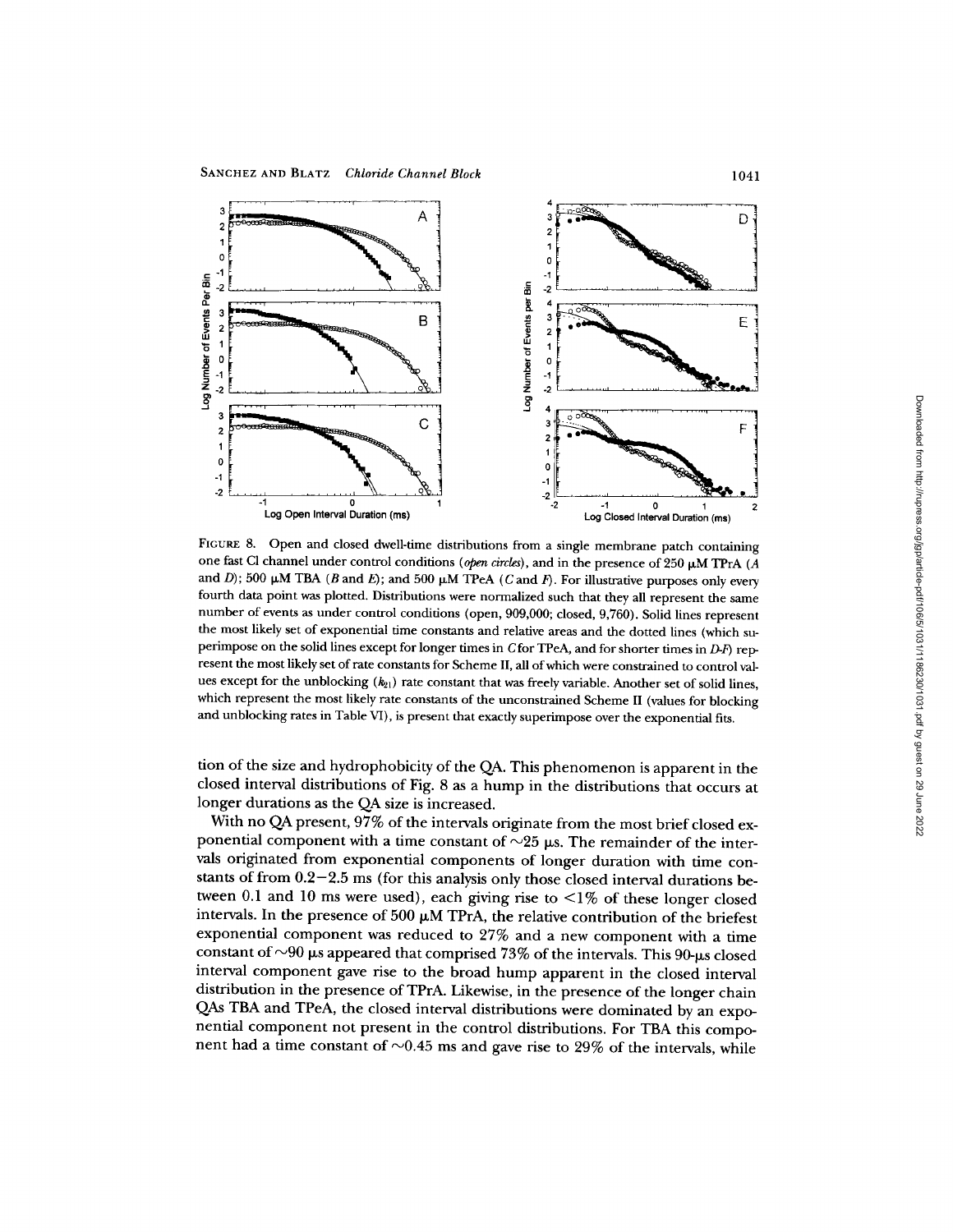| <b>TABLE IV</b>                                                 |  |
|-----------------------------------------------------------------|--|
| Distribution of Open Interval Durations in the Presence of QA's |  |

| Control |      |      | <b>TPrA</b> | <b>TBA</b> |      | TPeA |      |
|---------|------|------|-------------|------------|------|------|------|
|         | area |      | area        |            | area |      | area |
| 0.67    | 1.0  | 0.24 | 1.0         | 0.12       | 1.0  | 0.12 | 1.0  |

Time constants  $(7)$  in ms and fractional areas represent the most likely parameters for the sums of exponential components that describe the distributions of open interval durations in the presence of 250  $\mu$ M TPrA, 500  $\mu$ M TBA, and 500  $\mu$ M TPeA, for one patch. Membrane potential is  $-47$  mV. Bandwidth is 6.2 kHz. All open intervals with durations between 0.1 ms and 10 ms were used for these distributions. The likelihood ratio test was used ( $p < 0.10$ ) to determine the number of exponential components required to best fit each dwell-time distribution. At the  $p < 0.05$  level, the findings are the same except that the TPeA distribution has two components with "r's of 0.11 and 0.16 ms and fractional areas of 0.42 and 0.58, respectively.

for TPeA, the component had a time constant of  $\sim$ 1 ms, and gave rise to 79% of the closed interval durations. Since the magnitudes of these increased components were so small, some of the components present under control conditions could not be resolved in the presence of blockers.

Again, the rate constants for blocking and unblocking were calculated from the time constants in Tables IV and V. K for blocking were  $10.7 \times 10^6$  M<sup>-1</sup> s<sup>-1</sup>, 13.7  $\times$  $10^6$  M<sup>-1</sup> s<sup>-1</sup>, and  $15.2 \times 10^6$  M<sup>-1</sup> s<sup>-1</sup> and k<sub>s</sub> for unblocking were 11,494 s<sup>-1</sup>, 2,273 s<sup>-1</sup>, and  $917 s^{-1}$  for TPrA, TBA, and TPeA, respectively.

## *Q-Matrix Fitting to Obtain Rate Constants for QA Kinetic Scheme*

Because the longer closed intervals were not affected by QAs (refer to Tables II and V), we have used a truncated kinetic model incorporating only the four closed states of briefest mean lifetime, a single open state, and a blocked state:

 $C_6 \Leftrightarrow C_5 \Leftrightarrow C_4 \Leftrightarrow C_3 \Leftrightarrow O_1 \Leftrightarrow B_2$ 

# Scheme II

where the open, closed, and blocked kinetic states are represented by  $O$ ,  $C$ , and  $B$ , respectively. The rate constant from any state  $G_i$  to state  $G_i$  may be represented as  $k_{ij}$ (refer to Table VI). The use of this simplified scheme should not detract from any of our conclusions, as the closed states longer than those used in this analysis are variable and are composed of a very small number of events. Additionally, we have analyzed a limited number of records with six or seven closed states and find no consistent effect of any of the QAs on the rate constants between these long-lived states.

Table VI presents the most likely blocking  $(k_{12})$  and unblocking  $(k_{21})$  rate constants and the dissociation constant  $(K_d)$  for the simplified model when all 10 rate constants were completely unconstrained. The ability of this model to fit the data was also examined under conditions where all of the rate constants except the blocking and unblocking rate constants were constrained to the best fit values obtained under control conditions. The values for  $k_{12}$  and  $k_{21}$  for the constrained fits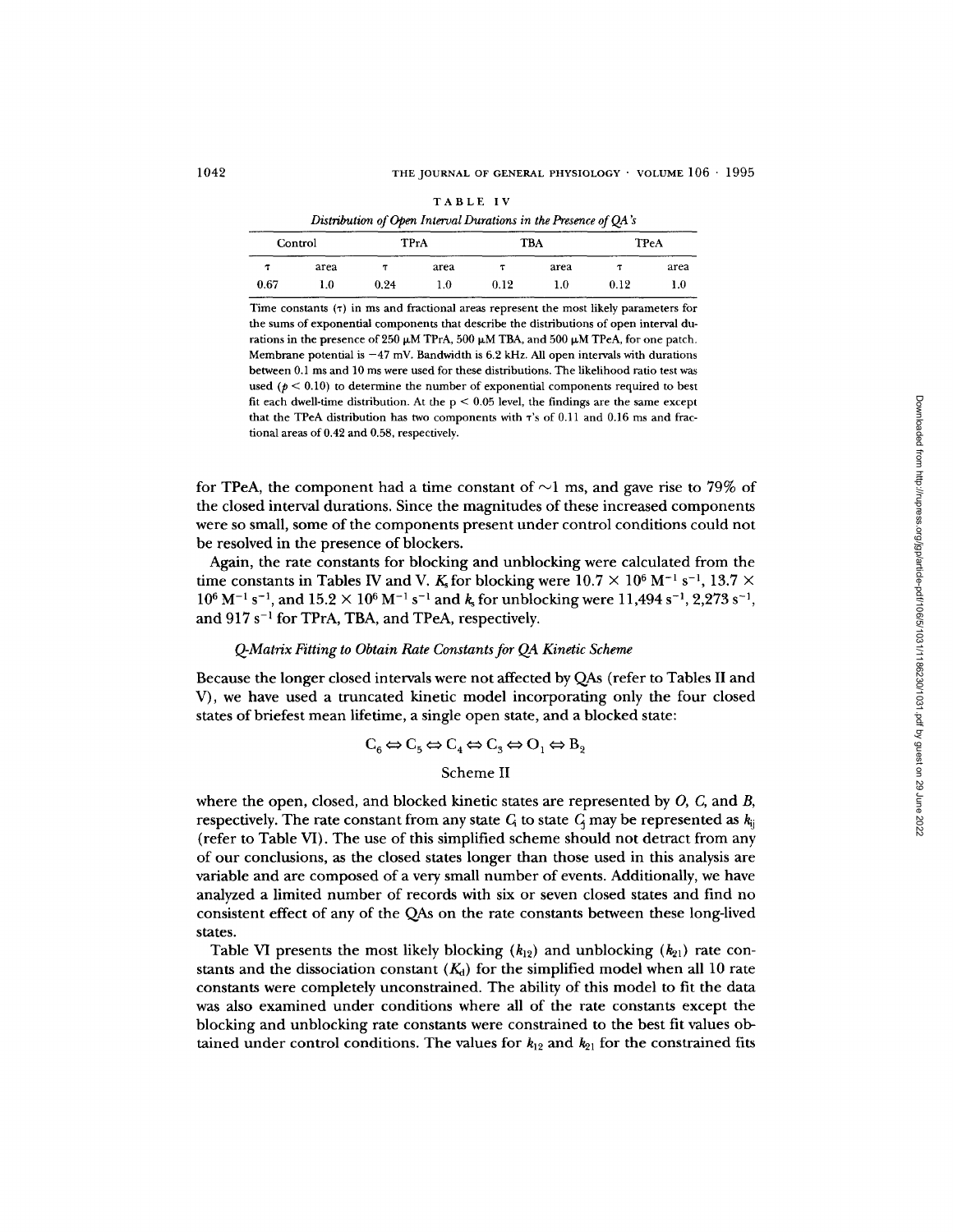| Compound                |         |       |             |      |            |      |              |      |
|-------------------------|---------|-------|-------------|------|------------|------|--------------|------|
|                         | Control |       | <b>TPrA</b> |      | <b>TBA</b> |      | <b>T</b> peA |      |
| $\boldsymbol{n}$        | $\tau$  | A     | T           | А    | $\tau$     | A    | T            | A    |
| 1                       | 0.026   | 0.97  | 0.030       | 0.24 | 0.017      | 0.67 | 0.042        | 0.14 |
| $\boldsymbol{2}$        | 0.24    | 0.02  | 0.087       | 0.73 | 0.44       | 0.29 | 1.09         | 0.79 |
| 3                       | 0.88    | 0.007 | 0.33        | 0.02 | 1.02       | 0.03 | 3.1          | 0.07 |
| $\overline{\mathbf{4}}$ | 2.68    | 0.005 | 1.35        | 0.01 | 5.80       | 0.01 |              |      |
| 5                       |         |       | 6.25        | 0.00 |            |      |              |      |

| TABLE V                                                           |
|-------------------------------------------------------------------|
| Distribution of Closed Interval Durations in the Presence of QA's |

For legend see Table IV.

The values of the QA concentrations are as follows in micromolar: 250 TPrA, 500 TBA, 500 TPeA.

were within 10% of the values reported in Table VI, although the likelihoods of the constrained models were significantly less than those for the unconstrained models. Even though the likelihoods of the constrained fits were less than those of the unconstrained fits, the constrained models provided an excellent fit to the experimental open and closed interval distributions. The dashed lines in Fig. 8, which nearly superimpose over the exponential fits are the predictions of the constrained model with two unconstrained parameters.

The rate constants generated by fitting this kinetic scheme to the data (Table VI) are consistent with those calculated from Tables IV and V.

### DISCUSSION

Using single-channel records, we have shown that TPrA, TBA, and TPeA block the fast C1 channel. The block is resolvable in open and closed time histograms as an additional closed state. The lifetime of the blocked state is dependent on the QA blocker, with larger QAs having slower unbinding rates and longer lifetime blocked states. All the QAs tested blocked the open state of channel activity and resulted in a reduced lifetime for the open state. Kinetic schemes with QA binding only the open state accurately fit the experimental data.

| Blocking, Unblocking, and Dissociation Constants for Scheme I         |                      |                      |                     |  |  |  |  |  |
|-----------------------------------------------------------------------|----------------------|----------------------|---------------------|--|--|--|--|--|
|                                                                       |                      | Compound             |                     |  |  |  |  |  |
| Rate constant                                                         | <b>TPrA</b>          | TBA                  | <b>TPeA</b>         |  |  |  |  |  |
| $k_{12}$ ( $\times$ 10 <sup>6</sup> M <sup>-1</sup> s <sup>-1</sup> ) | $19.5 \pm 6$         | $13.0 \pm 4$         | $12.5 \pm 2.5$      |  |  |  |  |  |
| $k_{21}$ (s <sup>-1</sup> )                                           | $12896 \pm 2381$     | $2326 \pm 220$       | $1024 \pm 87$       |  |  |  |  |  |
| $K_d$ ( $k_{21}/k_{12}$ ) (M)                                         | $661 \times 10^{-6}$ | $180 \times 10^{-6}$ | $82 \times 10^{-6}$ |  |  |  |  |  |

TABLE VI

Values represent mean  $\pm$  standard error for the results from three separate membrane patches.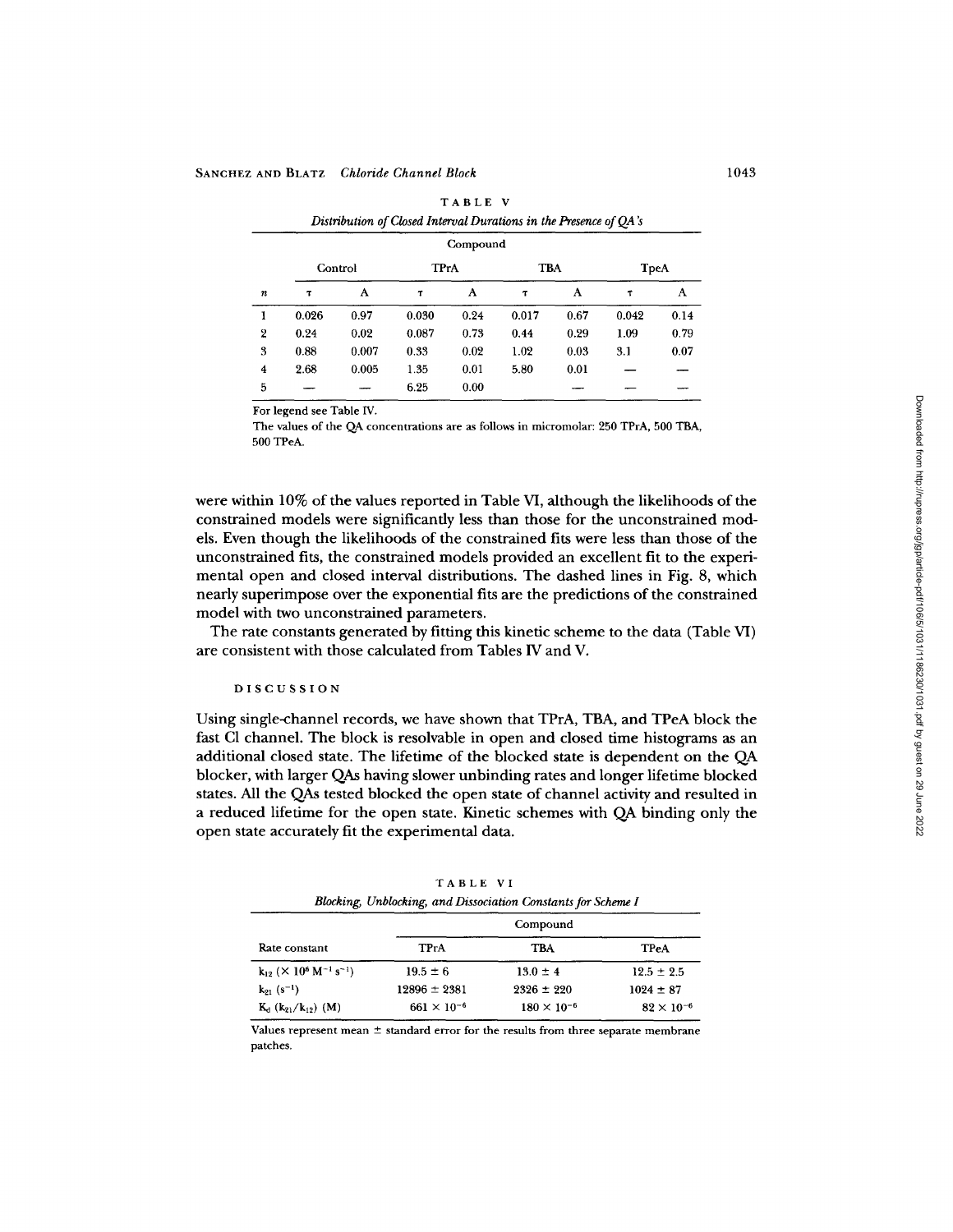# *Similarities between Fast Cl Channel and K Channel Block*

Many of the properties of fast C1 channel block by TEA and derivatives are similar to those of K channel block as measured at the level of single channels. For example, Villarroel, Alvarez, Oberhauser, and Latorre (1988) and Carl, Frey, Sanders, and Kenyon (1993) reported that for large conductance Ca-activated K channels from skeletal muscle or turtle colon, block by intracellular TEA exhibited rapid kinetics while block by more hydrophobic TEA derivatives exhibited much slower kinetics. Using a more indirect method than used in the present study, Villarroel et al. (1993) reported  $K<sub>d</sub>$ s for the block of BK channels in lipid bilayers by internal QAs of (in millimolar): 34, 17, and 0.5 for TEA, TPrA, and TBA, respectively. These values are in the same order and of similar magnitude as the values of 12, 0.66, and 0.18 mM for TEA, TPrA, and TBA found by us in this and a previous study (Sanchez and Blatz, 1992). Carl et al. (1993) also found that the larger and more hydrophobic TPeA had a much lower  $K_d$  than did TEA applied internally. A similar enhancement of block by larger and more hydrophobic QAs was found by Kirsch, Taglialatela, and Brown (1991) for cloned RCK2 K channels expressed in *Xenopus*  oocytes. For these channels, however, the block observed in the presence of TPeA exhibited an extremely slow unblocking rate of  $5 \times 10^{-6}$  s<sup>-1</sup> resulting in periods of normal channel activity with long silent (blocked) periods superimposed. Thus, it appears that the internal QA binding site of neuronal fast C1 channels is remarkably similar to that of large conductance, Ca-activated K channels. A major difference between BK channel and fast C1 channel QA block is the dependence of BK channel block on membrane potential. Intracellular TEA block of fast C1 channels is not voltage dependent (Sanchez and Blatz, 1994) and preliminary experiments have not been able to demonstrate any voltage dependence for internal block by the larger QAs, but this may be due to complications of the large concentration gradients used.

## *Larger and More Hydrophobic QAs Bind More Tightly to Blocking Site*

Block of fast CI channels by TEA is manifested as an apparent reduction in singlechannel conductance, accompanied by subtle changes in gating kinetics that are consistent with very rapid binding and unbinding (Sanchez and Blatz, 1992). The lifetimes of the open and blocked states in the presence of TEA are so brief that the observed openings are actually composed of many openings and blockages that are attenuated to a level of reduced conductance by the required electronic filtering of the data record. In contrast, the larger and more hydrophobic symmetric derivatives of TEA, such as TPrA, TBA, and TPeA induce blocked states that have much longer lifetimes and are therefore well resolved as brief closing events during open intervals. The overall effect is a reduction in the true mean open interval duration and the appearance of a new component in the distribution of closed intervals. The mean lifetime of this new closed distribution component is relatively independent of the blocker concentration but is highly sensitive to the particular blocking compound with the smaller TPrA inducing a blocked component with a lifetime of  $\sim$ 90  $\mu$ s that increased to over 1 ms in the presence of the larger, more hydrophobic TPeA. This finding suggests that there must be a hydrophobic region surround-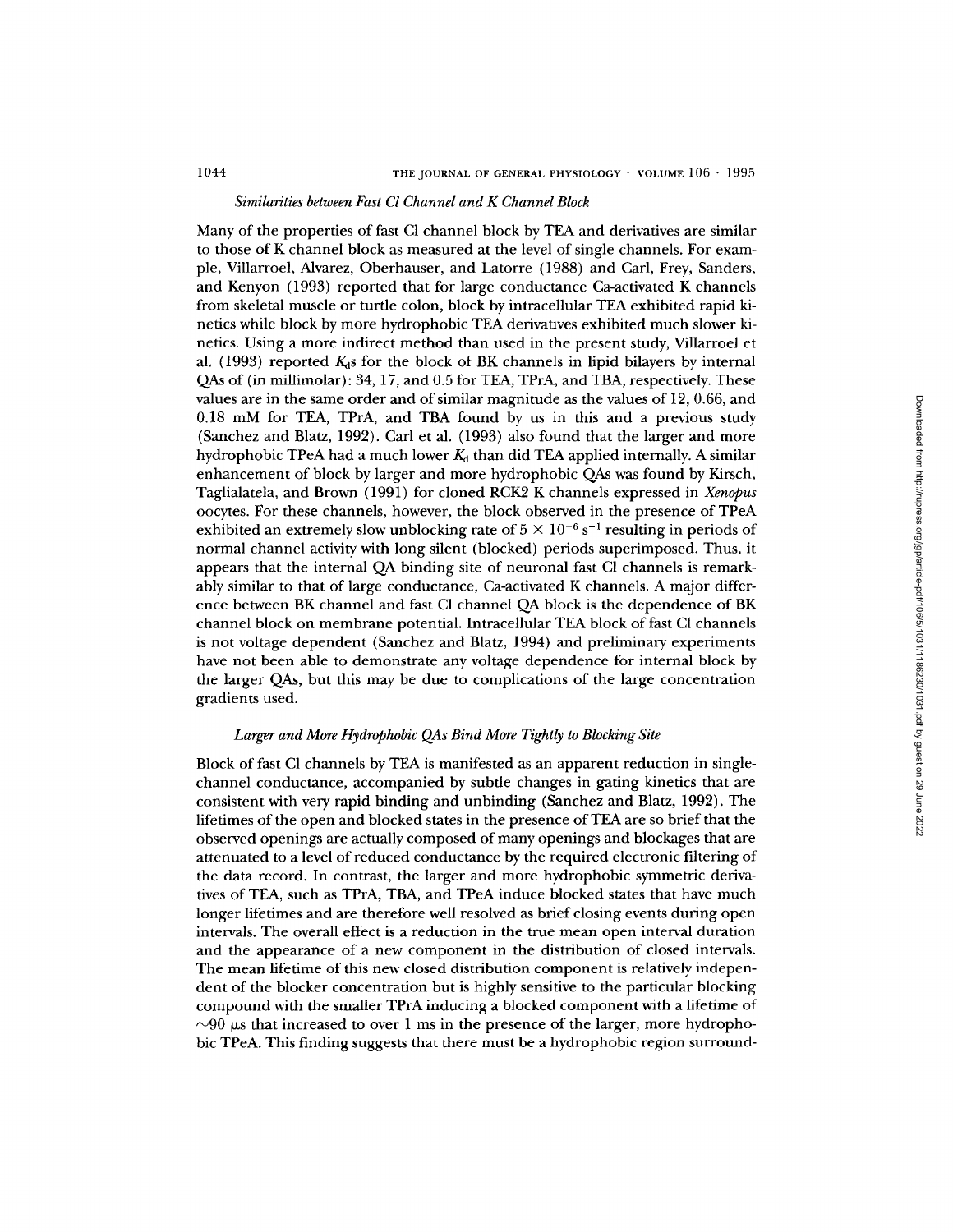ing or near the QA binding site, as has been suggested for the QA binding site of K channels (Armstrong, 1971; French and Shoukimas, 1981; Swenson, 1981; Villarroel et al., 1988). Interactions between the more hydrophobic QAs and this site must stabilize the binding, resulting in a slower off-rate and consequent longer mean blocked lifetime.

### *All QAs Bind Preferentially to Open Kinetic States*

The most obvious effect of QA block of fast CI channels is the reduction of mean open duration. The fact that the simple kinetic mechanism of Scheme 1, with QAs binding solely to the open state, is sufficient to account for all of the blocking properties of the QAs suggests that the channel must enter the open state for block to occur. Although these observations do not rule out binding to closed states, they argue strongly that, if binding to closed states occurs, it does not lead to channel block, nor does it affect channel gating in any way.

This work was supported by National Institutes of Health grants HL-07360 and NS-30584.

*Original version received 8June 1994 and accepted version received 15 May 1995.* 

#### **REFERENCES**

- Armstrong, C. M. 1971. Interaction of tetraethylammonium ion derivatives with the potassium channels of giant axons. *Journal of General Physiology.* 58:413-437.
- Armstrong, C. M. 1975. Ionic pores, gates, and gating currents. *Quarterly Review of Biophysics.* 7:179- 210.
- Barrett, J. N., K. L. Magleby, and B. S. Pallotta. 1982. Properties of single calcium-activated potassium channels in cultured rat *muscle.Journal of Physiology.* 331:211-230.
- Blatz, A. L. 1991. Properties of single fast chloride channels from rat cerebral cortex *neurons.Journal of Physiology.* 441:1-21.
- Blatz, A. L., and K. L. Magleby. 1986a. Correcting single channel data for missed events. *Biophysical Journal* 49:967-980.
- Blatz, A. L., and K. L. Magleby. 1986b. Quantitative description of three modes of activity of fast chloride channels from rat skeletal *muscle.Journal of Physiology.* 378:141-174.
- Blatz, A. L., and K. L. Magleby. 1989. Adjacent interval analysis distinguishes among gating mechanisms for the fast chloride channel from rat skeletal *muscle.Journal of Physiology.* 410:561-585.
- Carl, A., B. W. Frey, S. M. Ward, K. M. Sanders, and J. L. Kenyon. 1993. Inhibition of slow-wave repolarization and Ca-activated K channels by Quaternary ammonium ions. *American Journal of Physiology (Cell Physiology).* 264:C625--C631.
- Choi, K. L,. C. Mossman,J. Abne, and G. Yellen. 1993. The internal quaternary ammonium receptor site of *Shakerpotassium* channels. *Neuron.* 10:553-541.
- Colquhoun, D., and F. J. Sigworth. 1983. Fitting and statistical analysis of single-channel records. In Single Channel Recording. B. Sakmann and E. Neher, editors. Plenum Publishing Corp., NY. 191- 264,
- Colquhoun, D., and A. G. Hawkes. 1983. The principles of stochastic interpretation of ion-channel mechanisms. *In* Single Channel Recording. B. Sakmann and E. Neher, editors. Plenum Publishing Corp., NewYork. 135-176.
- French, R.J., and J. J. Shoukimas. 1981. Blockade of squid axon potassium conductance by internal tetra-n-alkylammonium ions of various sizes. *Biophysical Journal.* 34:271-291.